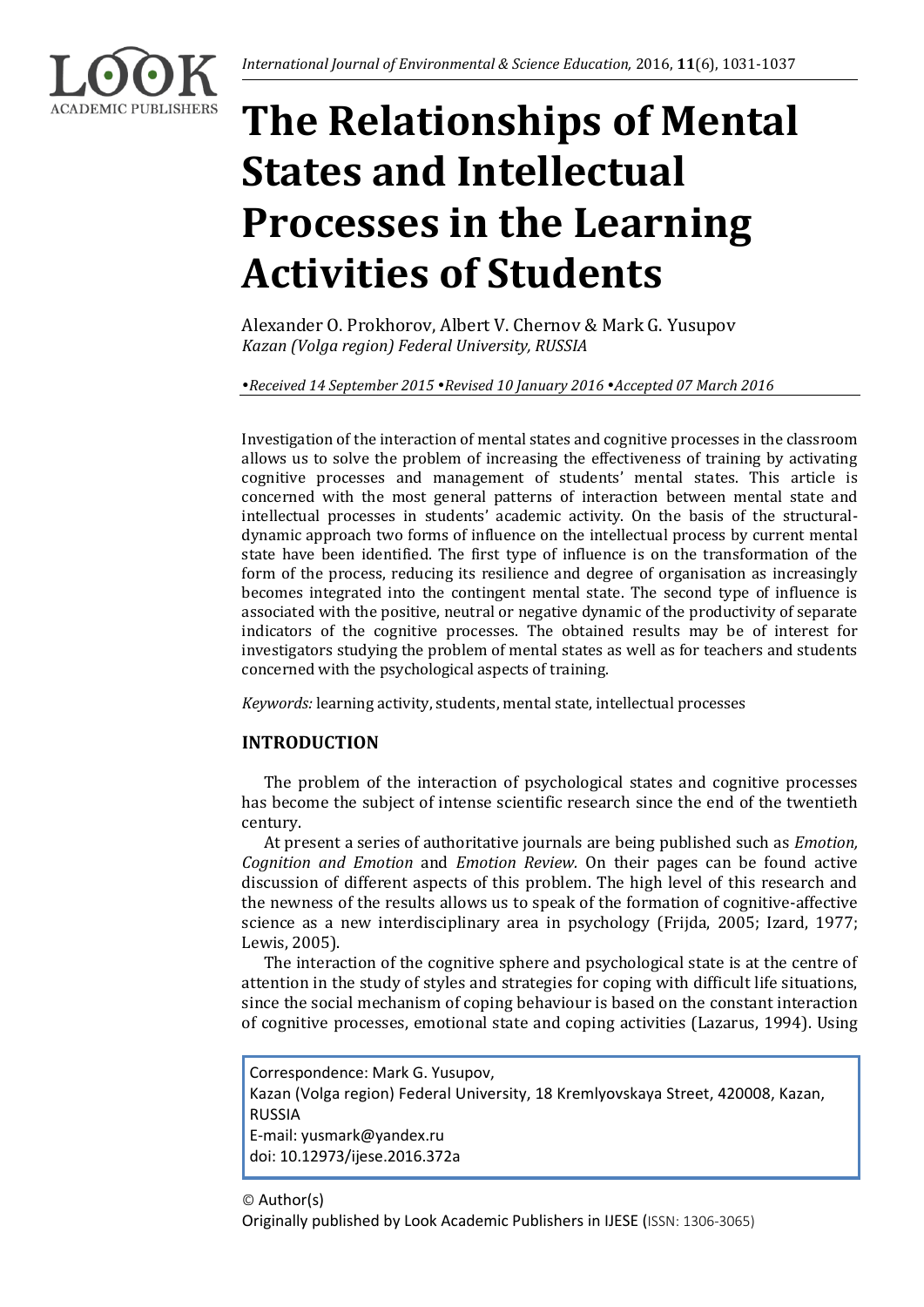this approach, it has been shown that the influence of negative emotional states reduces the capability to understand aspects of a situation which must be adequately taken into account in order to manage behaviour. In connection to this, study of the system of Cognitive Processes and Psychological State has paramount significance since the correct functioning of this system leads to more highly organized cognitive processes, and, as a consequence, a deeper understanding of difficult situations.

In the area of the students' academic activity, the problem of the interaction of state and cognitive processes is acquiring particular topicality. This is connected to the tendency of young university students' academic activity to be characterized peaks of intellectual activity in combination with an intensive series of dramatic emotional experiences. This means that the discovery of mechanisms of interaction between mental state and the students' cognitive processes is becoming an important task.

The main cognitive process which constitutes a base to successful study is thinking. Thinking provides the process for recognizing and understanding what is happening. In the information processing system, thinking serves as the 'process of processes' since it allows the analysis of information received from other cognitive processes. On the other hand, the dynamic of cognitive activity causes functional changes in the processes of perception, attention, memory etc. The highest original level of cognitive processes is conceptual thinking, which includes all the lower levels of cognitive structures, acquiring "the form of the integral work of the intellect" (Vekker, 1976, 280).

The place and role of mental states in the functioning of students' thinking and other cognitive processes is still insufficiently studied in experimental psychology. However the results of research carried out demonstrates the close interaction between emotions and information processing. In particular, Isen et al. (1987) showed that positive emotional states influenced the cognitive process. The experimental data collected testifies that experiencing positive mental states facilitates increased cognitive productivity, improved comprehension of complex situations and heightened productivity of verbal associations.

Similar results were obtained by Fredrickson (2001). A positive mental state (among which the author includes calm, pleasure, joy, interest, serenity etc.) favorably influences cognition. The repertoire of cognitive actions increases, understanding of complex tasks increases and scores in creativity and comprehension tests rise. On the basis of experimental research Fredrickson (1998) developed *The Broaden-and-Build Theory of Positive Emotions*, according to which a complex of positive emotional states significantly increases cognitive potential. Consequentially, the physical, intellectual and social resources of the individual grow.

Analogous results were obtained in research on memory. Positive emotional states raise the productivity of associative processes. Subjects in these states more easily find links between different events, thoughts and ideas than those experiencing negative states (Worth, 1987).

The research examined supports the view that mental state and cognitive processes are in a mutually dependent coordination. In other words, they form an interactive system. Knowledge of the mechanisms at play in this system has practical application, especially in the context of an individual's self-regulation. For example, cognitive processes and intensive states of jealousy, fear, aggression etc. interact by the principle of mutual induction. The psychological content (a mental representation of the situation), created in the processes of cognition, imagination and memory, heightens the emotional states experienced, which in turn, facilitate even greater mental fixation on one or other aspect of a situation which is important for the subject. In this way the system acquires the aspect of a "vicious circle", which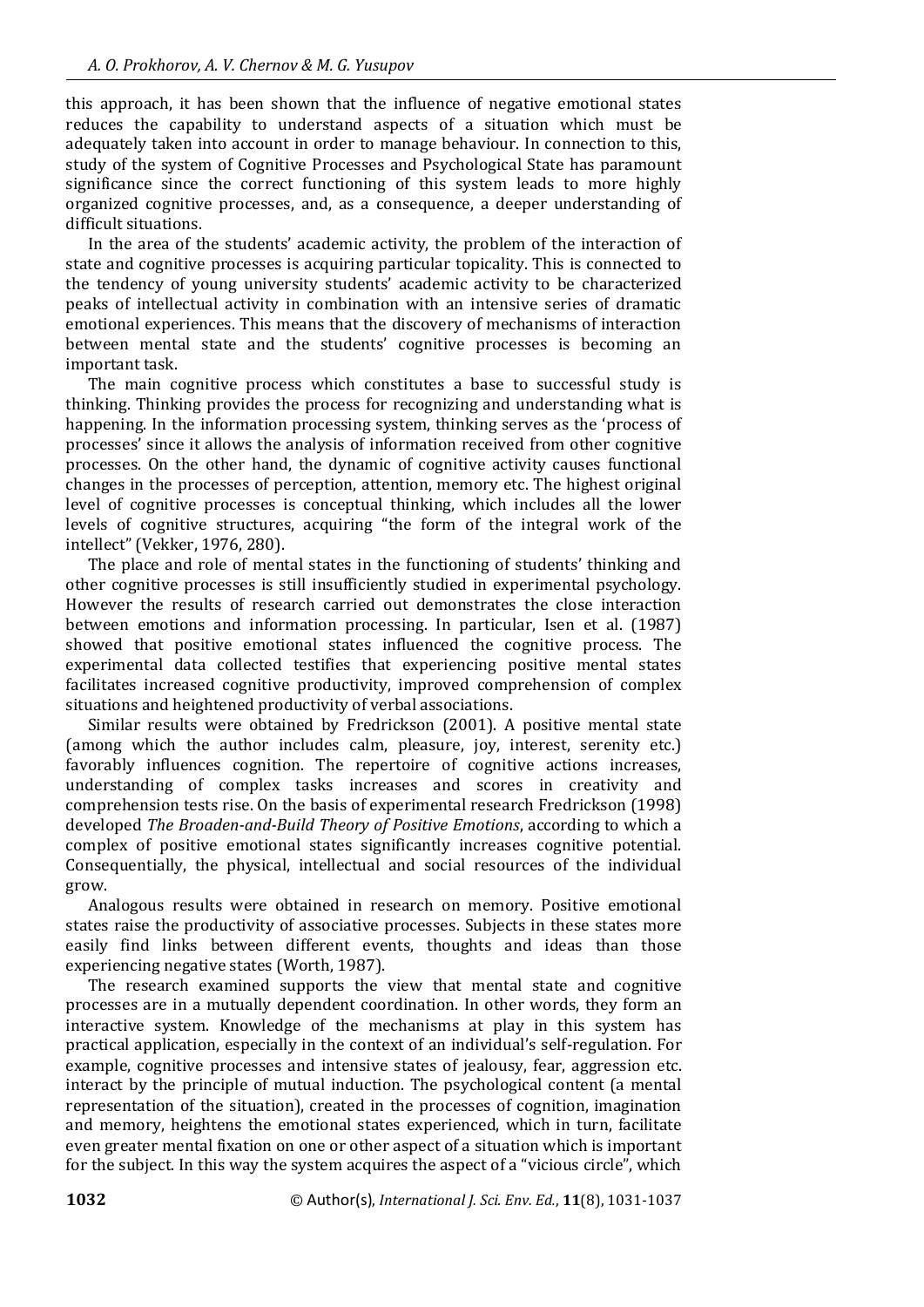can be escaped either by cognitive regulation (by shifting attention to other matters, or by positive thinking etc.), or by emotional discharge which lowers the intensity of the mental state experienced.

### **Purpose and research question**

The main aim of this research is to discover a mechanism governing the interaction between mental state and cognitive processes during real academic activity. To do this it is necessary to answer the question of how the dynamic of productivity and the resilience of cognitive processes are dependent on the mental state which arises during study.

#### **METHODS**

#### **Participants**

Mathematics and physics students between the ages of 19 and 20 took part in the study. Their average age was 19.7. There was a total of 118 subjects, 53 men and 65 women.

#### **Instruments**

The Amthauer Intelligenz-Struktur-Test (IST) was used to research cognitive processes (Amthauer, 1970). Its (GE) ΙΙ subtest was applied to measure abstraction and the ability to generalize thought; the ΙΙΙ (AN) subtest – for researching cognition by analogy; the ΙV (KL) test – to research the ability to classify concepts; and the VΙ (ZR) subtest to evaluate logical thought.

Assessment of the vividness of mental imagery was conducted with the help of the Betts questionnaire, (QMI) (Sheehan, 1972). Nonverbal creativity was measured using the techniques of the Torrance Test of Creative Thinking, (TTCT) (Incomplete figures task subtest) (Torrance, 1974). This was used as an indicator of originality.

Verbal creativity was measured using the Remote Associates Test, (RAT) (Mednick, 1967). The main psychometric indicator of cognitive processes was productivity.

From the exercises included in these tests, three parallel sets of exercises were put together. This was done using various forms of tests, such IST (A, B, C), TTCT (A, B) and by divided stimulus material into parts. Completing each of these prepared sets of exercises took no more that 8-10 minutes.

To measure mental states a special method was developed, based on the semantic differential technique (Snider, 1969). Using this method, measurements were taken of the intensively of manifestations of the characteristics of psychological states: experience, physiological processes and behaviour (18 characteristics in all).

#### **Procedures**

The interaction of cognitive processes and mental states is dynamic. For this reason, in order to study patterns of interaction at a given time, it is necessary to take a diagnostic snapshot. This allows research not only of the dynamics of separate indicators, but also of change in the subsystem of cognitive processes. Accordingly, at the start, in the middle and at the end of the session, the academic activity of the students was interrupted for 10-12 minutes with the aim of measuring indicators of cognitive processes and mental states.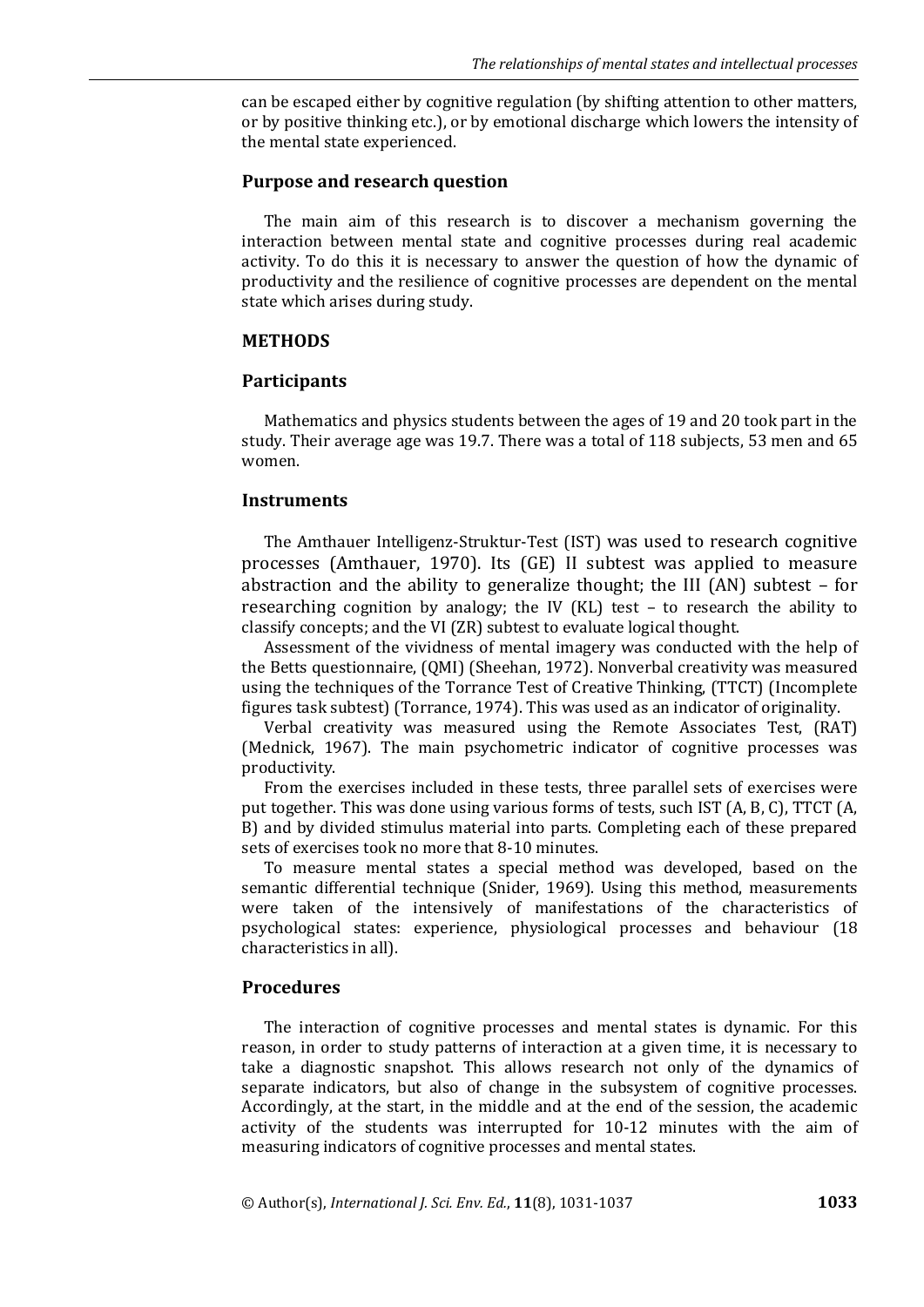All the research was carried out during seminar sessions which, as usual, took place under the supervision of a professor. The sessions lasted 90 minutes.

# **Date analysis**

Statistical processing of the data was carried out with the help of Pearson's correlation analysis.

The following statistical indicators were used during analysis of the data.

*The determination coefficient (R2)*, showing to what extent variation of one feature is determined by variation of another.

*The variation coefficient (V)*, which is a relative measure of the scattering of results differing from the arithmetical mean. The variation coefficients have been used as indicators of instability.

*The stability coefficient (S)* of structures and their interconnections, defined as the relation of the quantity of correlations at the significance level  $p < .01$  and  $p < .001$  to the general quantity of statistically attested connections (at the level  $p < .05$ ).

For identification of the leading indicators of interaction the *statistical scale method* was used. Correlations at the statistically significant level of  $p < .05$  were registered – 1,  $p < .01 - 2$  and  $p < .001 - 3$ . The indicators with the highest score in all statistically significant connections were considered the leaders as defined by the structure of the cognitive processes formed.

# **RESULTS AND DISCUSSION**

At the *beginning of the session* medium intensity states prevailed – calm and interest (31%). There were 5 correlative links in the structure of the cognitive processes: classifying – generalization (.333; p < .001), classifying – analogy (.307; p < .001), generalization - analogy (.458; p < .001), generalization – verbal creativity (.214;  $p < .05$ ) and analogy – verbal creativity (.314;  $p < .001$ ). The leading elements in the cognitive process subsystem were *generalization and analogy* processes.

The structure of interconnections between indicators of states (inter correlated links) form 11 correlations (4 of which are negative). The strongest links were: classifying - autonomic perception (.301;  $p \lt 0.01$ ), inference by analogy purposiveness of behavior (.243;  $p < .01$ ). The leading interactivity indicators were the *analogy* process and the *behavioral* subsystem.

In the *middle of the session*, high and medium intensity states had the highest frequency of occurrence. High intensity states included joviality and excitement, (15.3%) and medium intensity states included calm and interest (27.2%). In the structure of the cognitive processes, there were 4 statistically significant links: classifying – analogy (.324;  $p < .001$ ), classifying verbal creativity (.217;  $p < .05$ ), analogy – generalization (.289;  $p < .01$ ), analogy – verbal creativity (.287;  $p < .01$ ). The leading *element* in the structure of the cognitive processes in this stage was analogy.

The interconnection between states consisted of 29 positive correlations. The leading parameters of interaction were, on the part of the cognitive processes, *logical thought* and *non-verbal creativity* and, on the part of the states the *physiological processes* subsystem. The greatest extent of correlation was observed in variables of logical thought – activity of the cardiovascular system (.295;  $p < .01$ ), and non-verbal activity – emotional inhibition (.294; p < .01).

At *the end on the session*, the greatest integration of cognitive processes into the structure of mental states was observed. The interconnections found were distinguished by their high stability. The dominant state was fatigue (36.4%). There were 7 interconnections in the structure of the cognitive processes. The strongest were: classifying- analogy: (.247; p < .01), analogy – generalizations (.396; p < .001),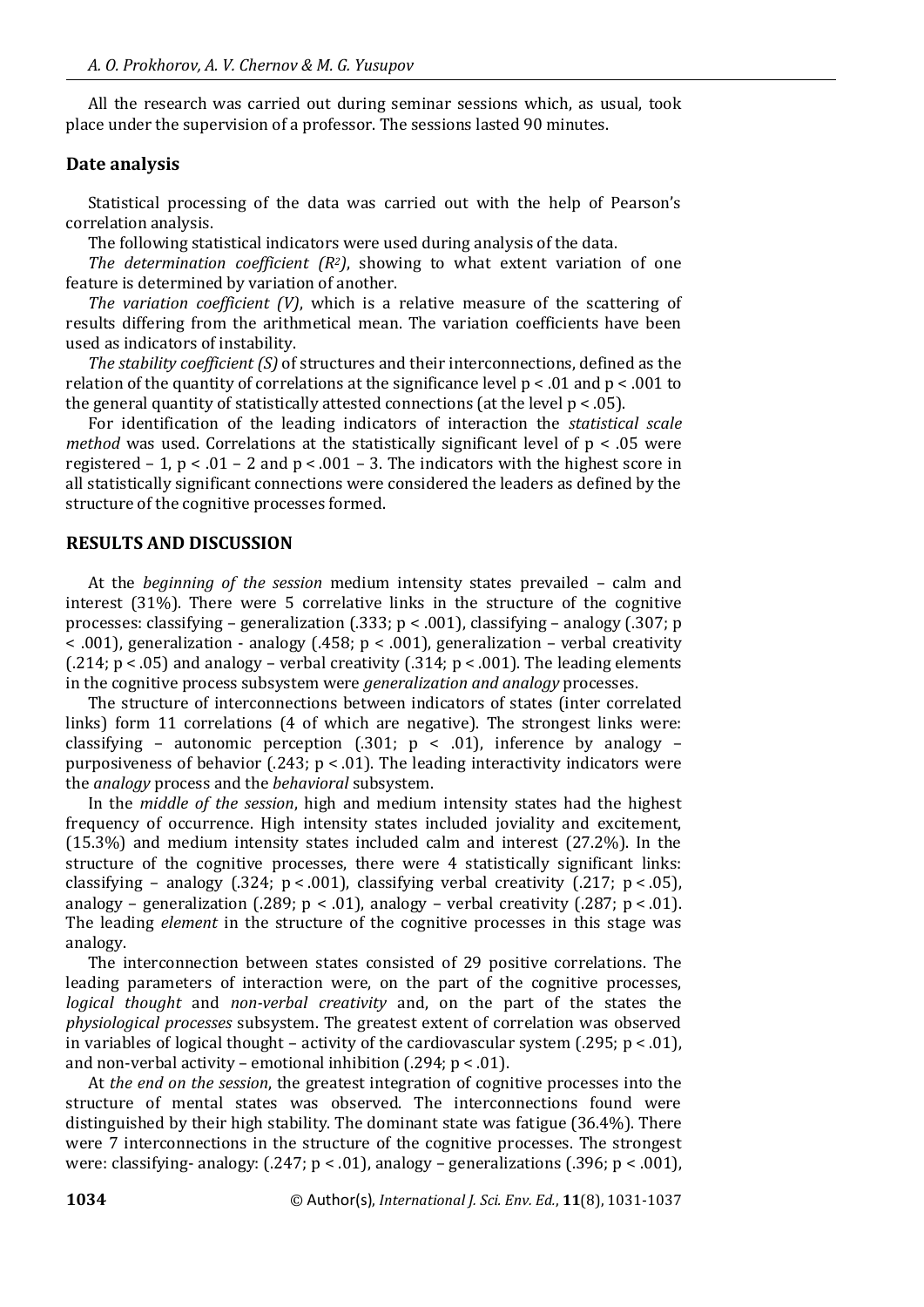classifying – verbal creativity (.263;  $p < .01$ ), analogy – verbal creativity (.213;  $p <$ .05). Leading indicators were *analogy, classification* and *generalization.*

At this stage of the session the intensity of the interconnections between cognitive process and states substantially increased (49 positive correlations in all). The central line of interaction went through the indicators of *logical thought*, the *experience* subsystem and *behavior*.

The following correlations showed the greatest extent: non-verbal creativity – confident behavior (.313;  $p < .001$ ), logical thought – emotional activity (.312;  $p <$ .001), logical thought – emotional vivacity  $(.311; p \lt .001)$ , logical thought – emotional inhibition (.310; p < .001).

In order to identify statistical differences in productivity parameters The Friedman test was used (also a great number of comparisons using the Wilcoxon signed-rank test were employed). The results of statistical analysis have shown that the average productivity of cognitive processes over the course of the study session remained unchanged. At the same time, certain specific changes in the productivity dynamic of individual cognitive processes were recorded.

The *analogy* process was the leading element in the cognitive processes subsystem. The productivity of this process increased over the course of the session and achieved its maximum values against a background of low intensively behavior – fatigue, drowsiness etc. (Chi Sqr. (N = 118, df = 2) = 36.321; p < .000). The *mental imagery* indicator demonstrated a similar dynamic. (Chi Sqr. (N = 118, df = 2) = 12.448; p < .0019). It is clear that in these cases a developmental effect of the training session was manifesting itself, since the basis of the instruction was the repetition of certain activities.

A high degree of the leading element, *logical thought*, was noted in the structure of the intercorrelated links. This was expressed by its maximum variability in comparison to other cognitive processes. However, statistically reliable changes in the productivity of logical thought were not recorded (Chi Sqr.  $(N = 118, df = 2)$ ) 5.541; p < .062). In this way the process showed its relative neutrality in interaction with states.

A fall in productivity of *nonverbal creativity* was observed from the beginning to the end of the study session. (Chi Sqr. (N = 118, df = 2) = 43.318; p < .000) The *classifying* process also fell in productivity (Chi Sqr. (N = 118,df = 2) = 40.637; p < .000). The drop in the indicators is evidence of complications in the processing of verbal information which arise in the final stages of the session.

One of the most informative stages of empirical research is analysis of macroindicators of the cognitive process subsystem and their interrelation with states (figure 1). Firstly, from the beginning to the end of the session, the stability coefficient of cognitive substructures fell by more than 50%, which reflects the reduced degree of interdependence of the processes and their reduced combined involvement in solving academic exercises. This is also indicated by the declining dynamic of the average determination coefficient of the cognitive process subsystem. Secondly, as the internal autonomy of the cognitive processes grows, a tendency is observed towards stronger dependence on current mental states. This is expressed by a growing dynamic of stability coefficients and determination of the structure of intercorrelated links.

In this way, the influence of mental states not only affects the productivity of separate cognitive process parameters, but also the transformation of the degree of organization or integration of the cognitive process subsystem as a whole.

The presence of invariant links in the structure of cognitive processes is an interesting factor. These links are preserved for the duration of the whole session of academic activity (figure 2). The organization of these links reflects the fact that a key role in cognitive activity of students is played by the *induction by analogy* thought process. It should be mentioned that analogy is not only a form of cognition but also a method for learning new knowledge (the metacognitive procedure).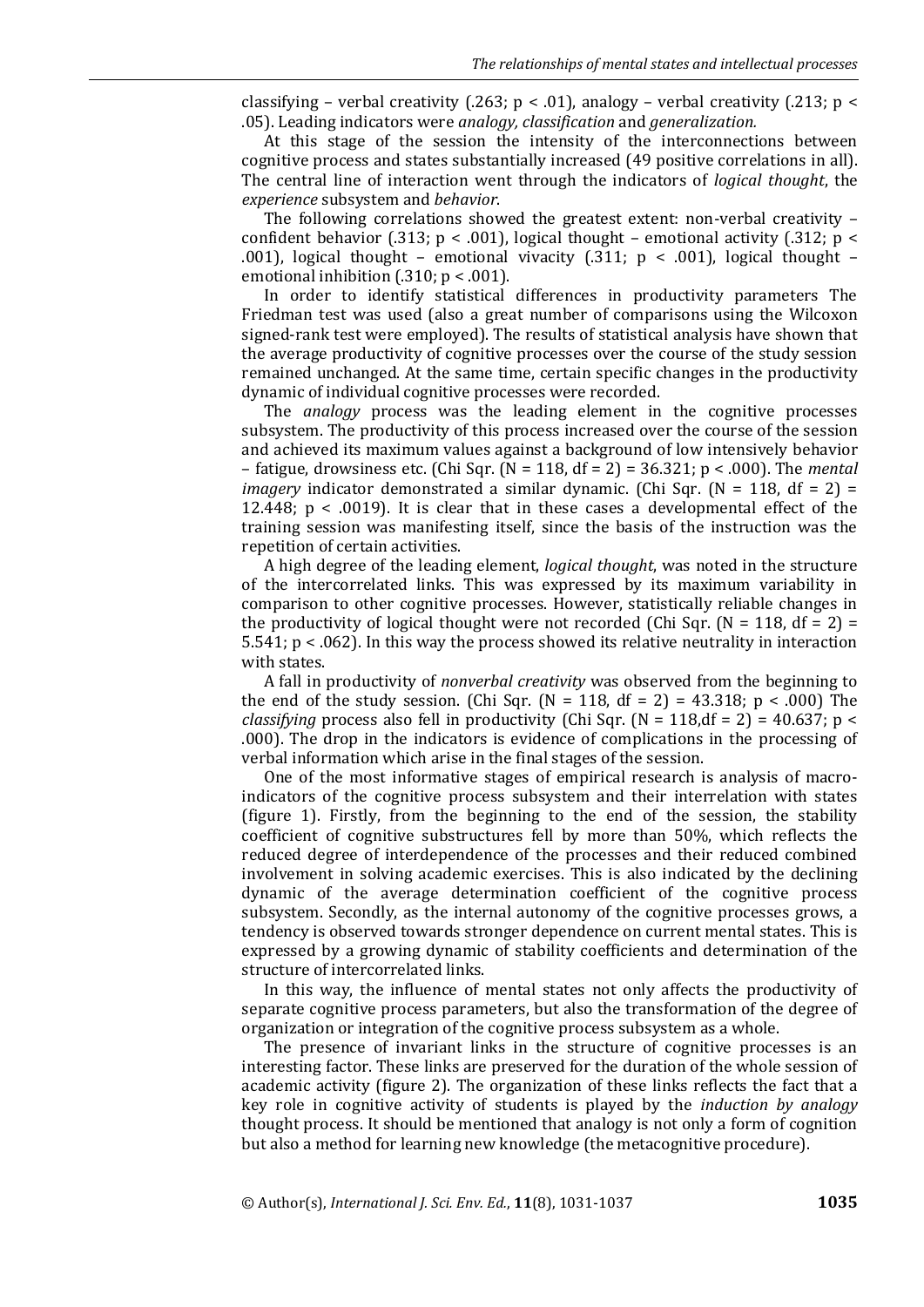

**Figure 1.** Dynamic of determination and stability coefficients of cognitive process subsystems and intercorelated links. (a) The determination coefficient dynamic (the cognitive processes structure); (b) the stability coefficient dynamic (the cognitive processes structure); (c) the determination coefficient dynamic (the intercorrelationary links structure); (d) the stability coefficient dynamic (the intercorrelationary links structure).



**Figure 2.** Invariant links in the structure of cognitive processes during the academic activity of students.

# **CONCLUSION**

The results of the research carried out show that the interaction between cognitive processes and mental states is accompanied by variations in the stability of cognitive processes over time. At the same time, despite the changes in structure, it has an invariable feature, the preservation of the functional connections between several parameters of cognitive processes. The systematic element of these interconnections is *deduction by analogy*. This supports the view of the cognitive subsystem as relatively autonomous and resilient to changes in the course of interaction with the mental state.

Each of the indicators of cognitive processes which have been observed was connected to the 'background' state in different ways. This is expresses by the cognitive process having a different productivity dynamic and by the indicators' interconnection with the constituent mental states over the course of the study

**1036** © Author(s), *International J. Sci. Env. Ed.*, **11**(8), 1031-1037